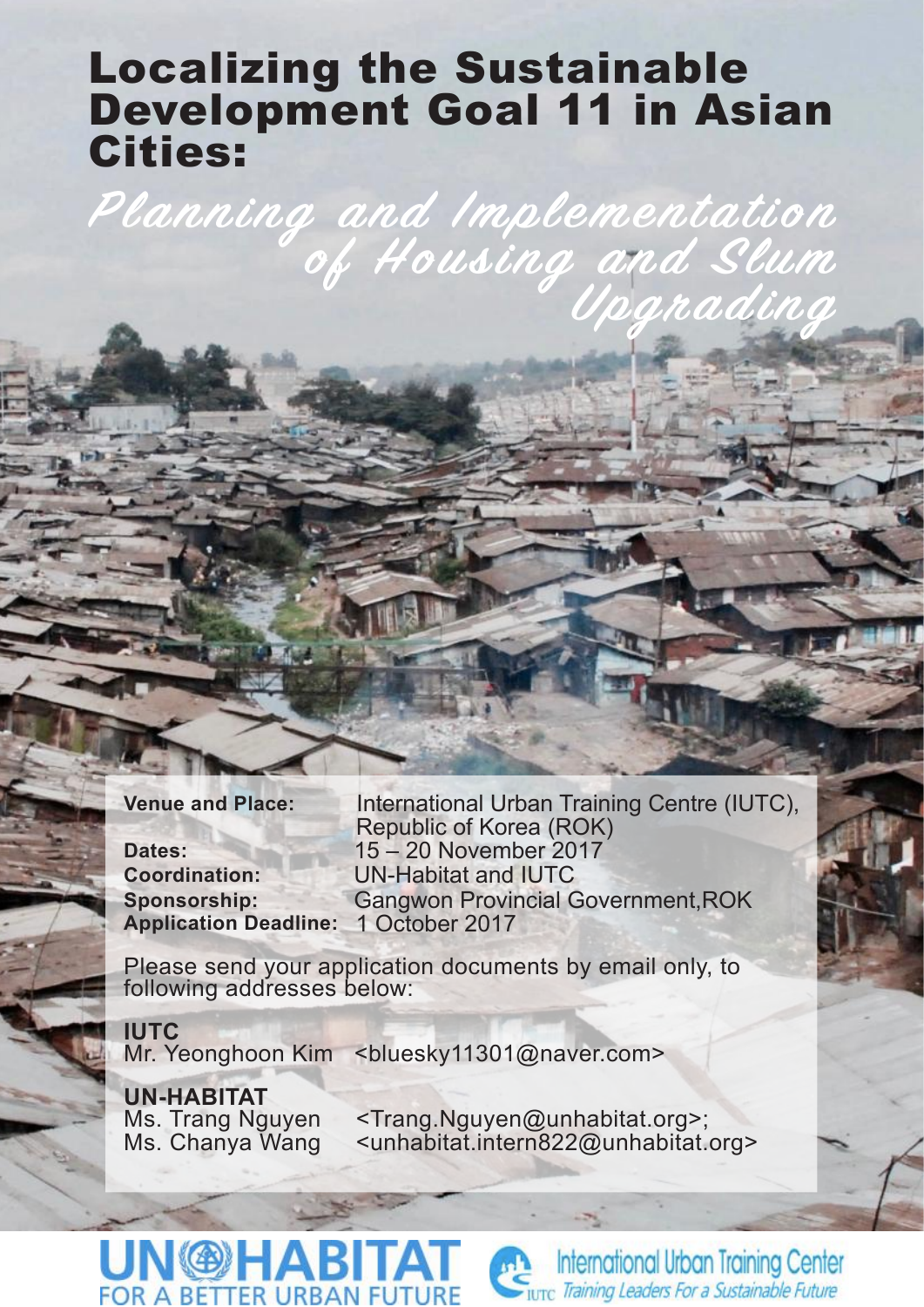# **COURSE TITLE**

Localizing the Sustainable Development Goal 11 in Asian Cities: Planning and Implementation of Housing and Slum Upgrading

### **DURATION**

15-20 November 2017 (6 days)

# **DEADLINE FOR APPLICATION**

1 October 2017

### **OBJECTIVE**

The overall goal of the course is to develop practical knowledge that will enable participants to understand the nature, scale and scope of informal urbanization and the relationship between the lack of affordable housing options and the appearance of slums and informal settlements in their cities. Specifically, the course will enable participants to develop their capacity to design effective responses in terms of policies, approaches, strategies and programmes that on one hand prevent the formation and multiplication of slums through strategic policies that help to increase the supply of affordable housing and on the other, improve the living standards and conditions of the population living in consolidated slums through citywide slum upgrading and urban regeneration strategies.

The course is designed to help participants to place housing at the center of the implementation of the new urban agenda and to localize the Target 1 of the Sustainable Development Goal 11 (SDG 11.1) that says that "By 2030, ensure access for all to adequate, safe and affordable housing and basic services and upgrade slums". In that respect, the course introduces the SDG framework and particularly the localization of the SDG11, in the context of the New Urban Agenda, and the means of its implementation.

# TARGET AUDIENCE

The workshop is designed to respond to the challenges faced by senior managers and decision makers who face with rapid urbanization and are directly involved in the planning, management and implementation of housing, urban regeneration policies and citywide slum upgrading programmes in Asian cities. Those working in local and national governments, NGOs, private sector companies will find the course extremely useful. Senior managers and policy makers will acquire first-hand experiences and policy examples that may help them to design and implement solutions suitable to their own contexts. Participants should be able to demonstrate a relationship of their work with the core theme and objectives of the course and have a minimum of 10 years of experience in housing and urban development sectors.

# BACKGROUND

The Sustainable Development Goals (SDGs) were adopted at a point when more than half of the world's population is already living in cities and urban agglomerations. Projections by the United Nations suggest that this may reach more than 70% by 2050. Nearly 80% of the population of Latin America and Europe already lives in urban areas with other regions following similar trends. In East Asia, South Asia, and Sub-Saharan Africa rapid urbanization will be the key driver and transformative force during the next decade which will demand anticipative policies and strategies to take the most advantage of the agglomeration of people, businesses and opportunities.

Urbanization generates a number of benefits that contribute to the economies of scale and agglomeration particularly if well managed and planned. But the experience shows that cities and local governments in the developing world, and in Asia it is not so different, are largely ill-equipped to deal with rapid urbanization and the increasing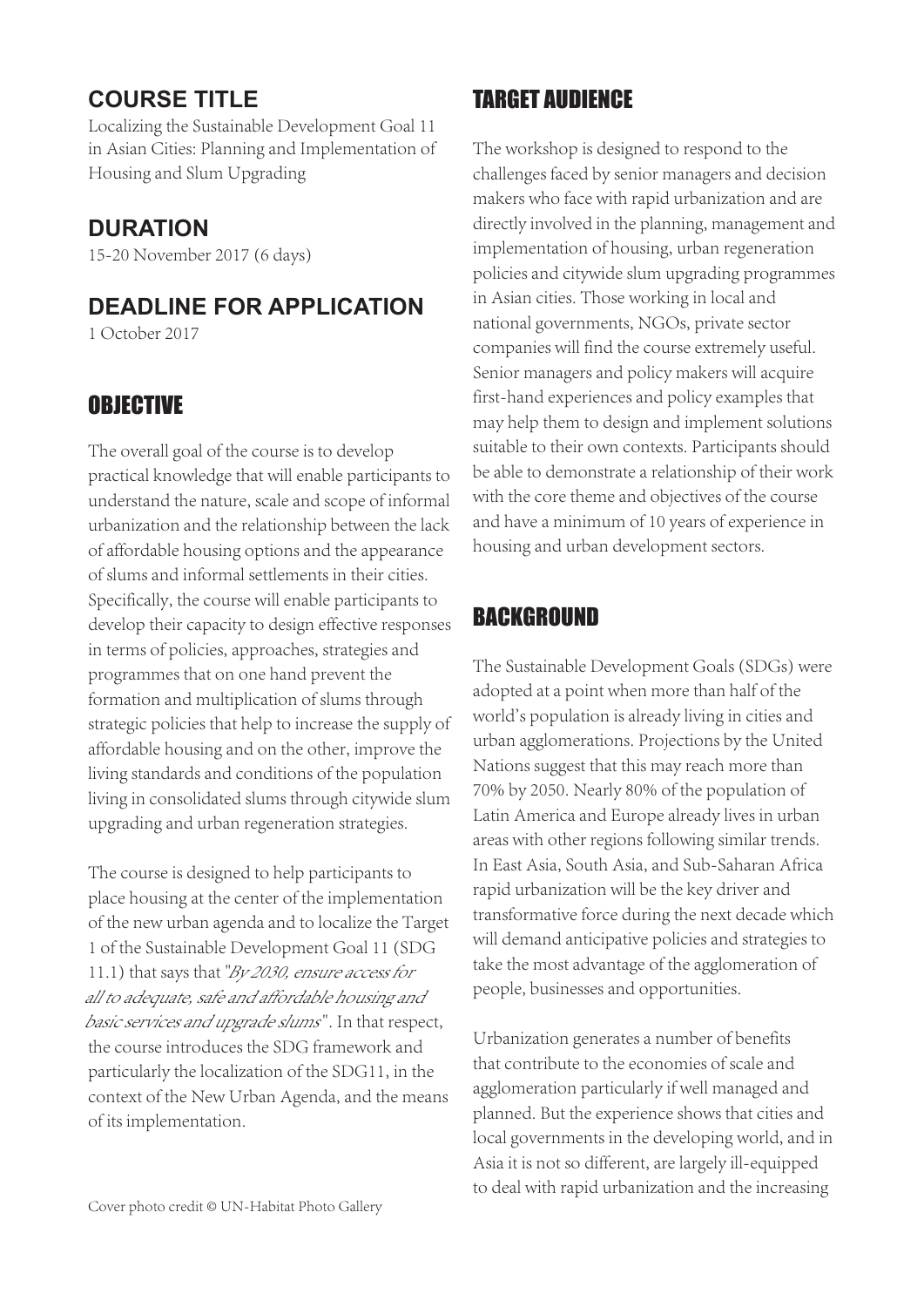demand for land, housing, infrastructure and urban services. It means cities and local governments must prepare themselves as organization and their territories in order to face enormous challenges and be able to ensure that no one is left behind and be excluded from the wealth and prosperity generated by cities and planned urbanization.

In other words, urban growth may not be absorbed within urban plans and land-use ordinances that govern the development, land occupation and urban spatial expansion of cities. It means this remarkable urban transformation will be accompanied by the growth of slums and informal settlements that will cause adverse impacts on the sustainability of cities, worsen the quality of life and force large parts of the urban population to live in appalling living conditions. Asian cities are already facing enormous challenges derived from the persistence and multiplication of slums and informal settlements and the critical housing affordability that excludes low income families. The situation becomes more critical because burdensome land delivery systems cause an artificial scarcity of serviced land and propels rise in land and housing prices that adversely affects the provision of affordable housing. The weak capacity of cities and local governments to plan in advance and steer urbanization also hinders the supply of serviced-land at scale resulting altogether into a lack of affordable housing options that hit hard people with low income who have no other choice but to resort to informal housing.

It is a vicious cycle of urbanization that generates more informality, slums, social exclusion and spatial segregation. In parts of Asia, urbanization has become a synonym of slum formation meaning that cities are not growing on the basis of an enacted urban plan but on the basis of informal land development processes which severely penalizes its inhabitants and puts at stake the sustainability of cities and its ability to contribute to economic growth and prosperity.

It is widely known that cities are responsible for the Gross National Product (GDP)of countries. Available data suggest that nearly 80% of the global GDP are generated in cities, confirming the power of the economy of agglomeration. Planned and well-managed urbanization is a transformative power for sustainable development. However, cities are also responsible for more than 50% of the global energy consumption concentrating the global carbon emissions and it is where poverty, unemployment and socio-economic disparities are concentrated and most apparent physically and spatially. Thus cities and particularly unplanned and badly managed urbanization is a key contributor to climate change and environmental degradation. On the other side of the spectrum, cities are home of the world's businesses and formal and informal enterprises, taking advantage of the power of agglomeration and the economy of scale that provide employment and markets for different industries.

Asian cities are going through a process of urbanization that is attracting more and more enterprises and people to its territory where it concentrates both the demand and supply side of different markets and industries. This propels innovations and technological transformations. This agglomeration of people and businesses demand a pro-active role of cities and local governments in the provision of public goods, infrastructure and housing within a framework of planned urbanization. This is a fundamental condition for cities to contribute to sustainable development. Cities that are capable to provide serviced land at scale combined with appropriate supply of affordable housing within a framework of planned urbanization will follow the virtuous cycle of urbanization that generate prosperity, wealth and opportunities for its growing population.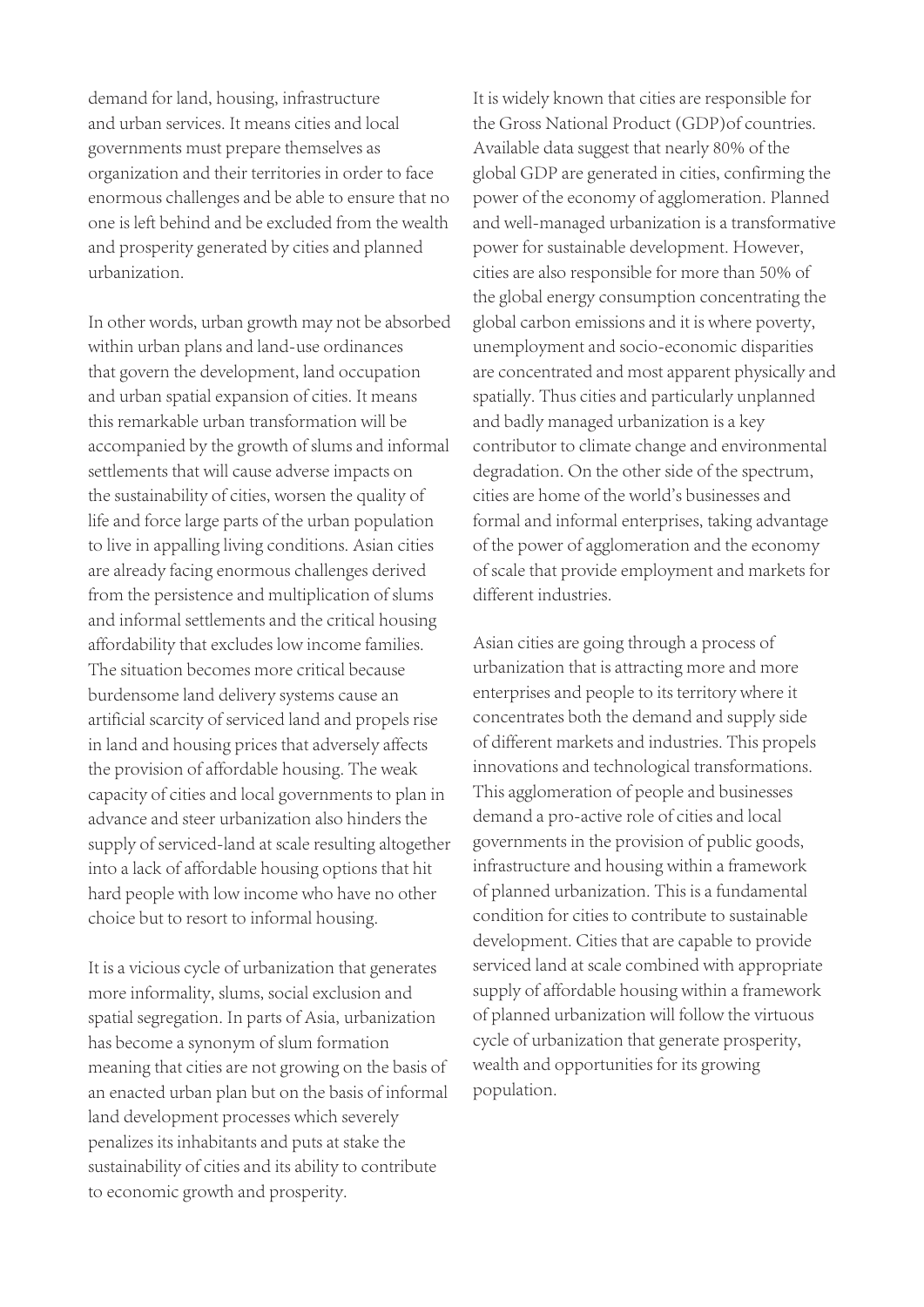# COURSE CONTENT AND STRUCTURE

The training program is essentially problemsolving oriented and offers an interactive learning environment where participants are stimulated to exchange their experiences and learn from theories and practice in various parts of Asia and the Pacific with additional references from other parts of the world that are relevant for Asia. In that sense, the training program is highly international. The programme stimulates participants to present their case, discuss and learn from one another, and it focuses on the formulation, management and execution of housing and slum upgrading policies.

The aim of the training course is to help participants increase their knowledge, equip them with innovative tools and know-how for designing and implementing appropriate policies, approaches, programmes and interventions in housing and slum upgrading that help their city to achieve the SDG11.1.

In practical terms, the course will enable the participants to:

- Acquire a sound knowledge about the challenges of informal urbanization that plague Asian cities;
- Develop an understanding of the rationale and the underlying causes of informal land and housing development processes that propel the appearance of slums and informal settlements;
- Understand the Agenda 2030 and the SDG's in particular the SDG11 and its targets with an emphasis on the SDG11.1 focused on housing and slums;
- Understand the structure and functioning of the housing sector;
- Acquire a set of tools to analyse and understand housing markets and the rationale of supply and demand in view of defining housing affordability; and
- Develop knowledge and skills about the planning and implementation of citywide about slum upgrading programmes.

The program is divided in four modules.

**Module 1** focuses on the SDG's, the Agenda 2030, its implementation and the various targets, indicators and methodologies to monitor the implementation of the SDG11. This module discusses the means of implementation and develops a framework for further use. A session on urban trends and global urbanization will contextualize the training program.

**Module 2** is centered on housing policy and implementation. At first the housing sector is analysed, housing markets are identified and actions are formulated  $\nu \vec{s}$ - $\vec{q}$ -vis the implementation of the New Urban Agenda (NUA) and the SDG11. A special attention is given to housing affordability, the ability to pay of inhabitants and the various policies that are required to propel the provision of affordable housing. The SDG11.1 is recapitulated to place housing at the center of the NUA.

**Module 3** focuses on citywide slum upgrading with a particular attention given to street-led slum upgrading. First it makes an overview of the global problem of informal urbanization and the appearance of slums, with special attention given to Asia. The step-by-step process to design and implement a slum upgrading program is further developed during this module for the purpose of defining the framework for policies and strategies combined with affordable housing provision as outlined in the SDG11.1.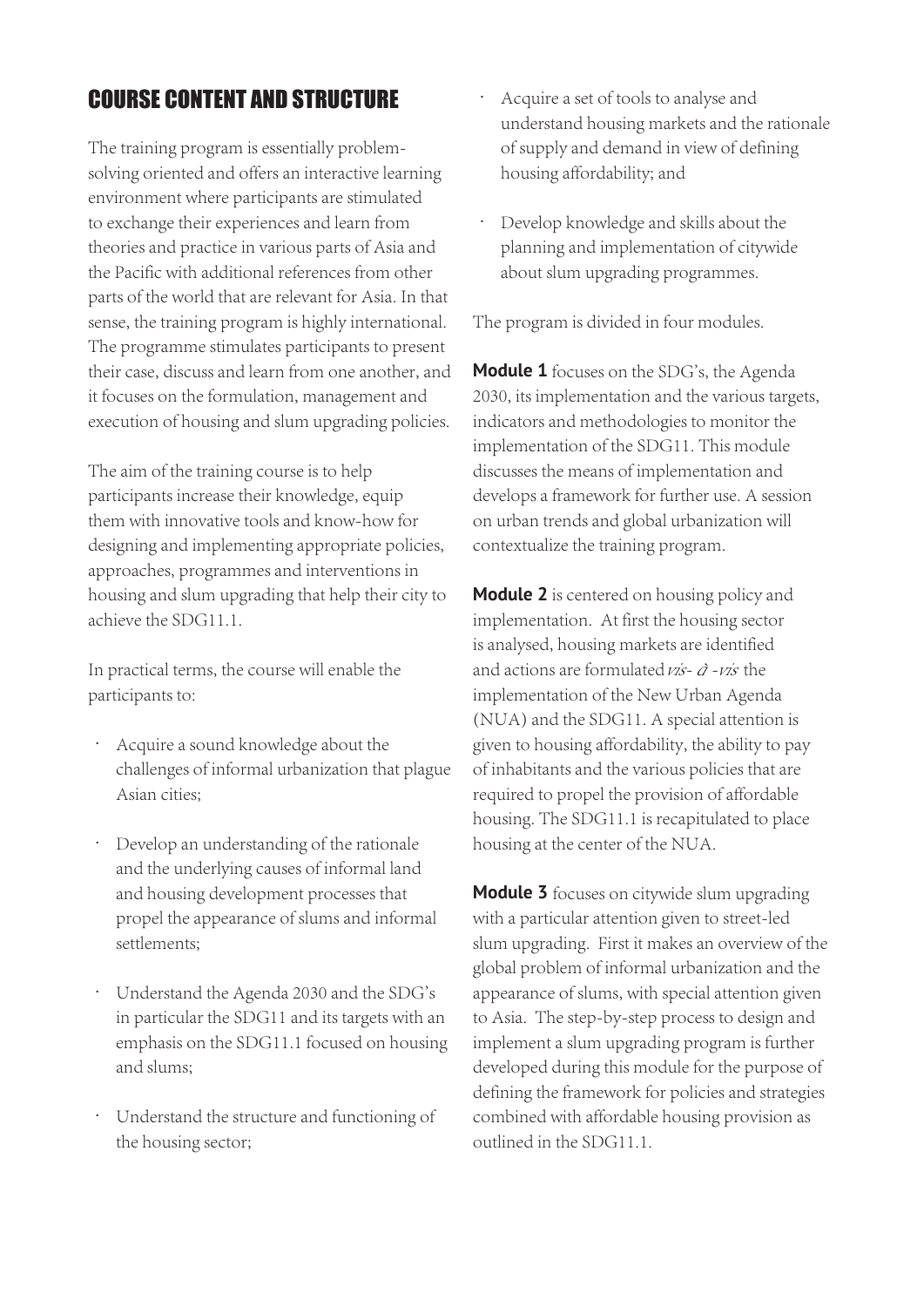**Module 4** provides practical examples and references about housing and slum upgrading, focusing on countries and cities that have gone to scale in both affordable housing provision and citywide slum upgrading such as Rio de Janeiro and Sao Paulo in Brazil, Indonesia, South Korea, India, Singapore. It discusses to which extent these experiences set in motion the achievement of the SDG11. Participants elaborate their own action plans and strategies for the implementation and localization of the SDG11 in their city.



Photo credit © UN-Habitat Photo Gallery

#### PRE-COURSE AND PRE-APPLICATION **ACTIVITIES**

Applicants to the programme are required to prepare an outline of the case study that they will present during the programme should they be selected by the selection committee. This presentation will be based on a city profile template which will be prepared by the selected candidate prior to travelling to South Korea. This template will guide the selected candidate to analyse and present the ongoing policies and strategies being implemented for each of the 10 targets of the SDG11. The presentation is focused preferably on the city where he/she works/lives.

A 2-pager outline, A4 format, single space, Arial font size 11 should be prepared and be attached to the application submitted by the candidate. It should describe the context and local conditions,

the objective, implementation strategy, results, challenges and opportunities of the SDG11 in his/ her city, with a focus on the SDG11.1 on housing and slums. Accepted applicants will be required to further develop the case study into a power point presentation which he/she will present during the workshop. Course participants are requested to bring relevant data, information, and statistics from their respective cities to be used during the training.

There are three major task which will be prepared by the participants prior and during the training.

(1) Case study outline (2 pages) focusing on the implementation of housing & slum upgarding and the SDG11 in his/her city.

(2) Fill the City Profile Template showing the facts and figures about the city and the ongoing programs and actions being undertaken by the city government which are aligned with the SDG11.

(3) A presentation will be prepared and presented during the workshop. It draws on the city profile template but it goes beyond to showcase the priority areas being implemented by his/her city within the SDG11

### ORGANIZING INSTITUTES

IUTC: The International Urban Training Center (IUTC) officially launched on 3 May 2007 as a joint collaboration between UN-HABITAT and Gangwon Provincial Government, Republic of Korea, aims to build the capacity of local governments, particularly in the Asia-Pacific region, to pursue sustainable urbanization in line with the United Nations Millennium Development Goals. Since its inception, Gangwon Province has been providing full support for the IUTC in partnership with UN-HABITAT.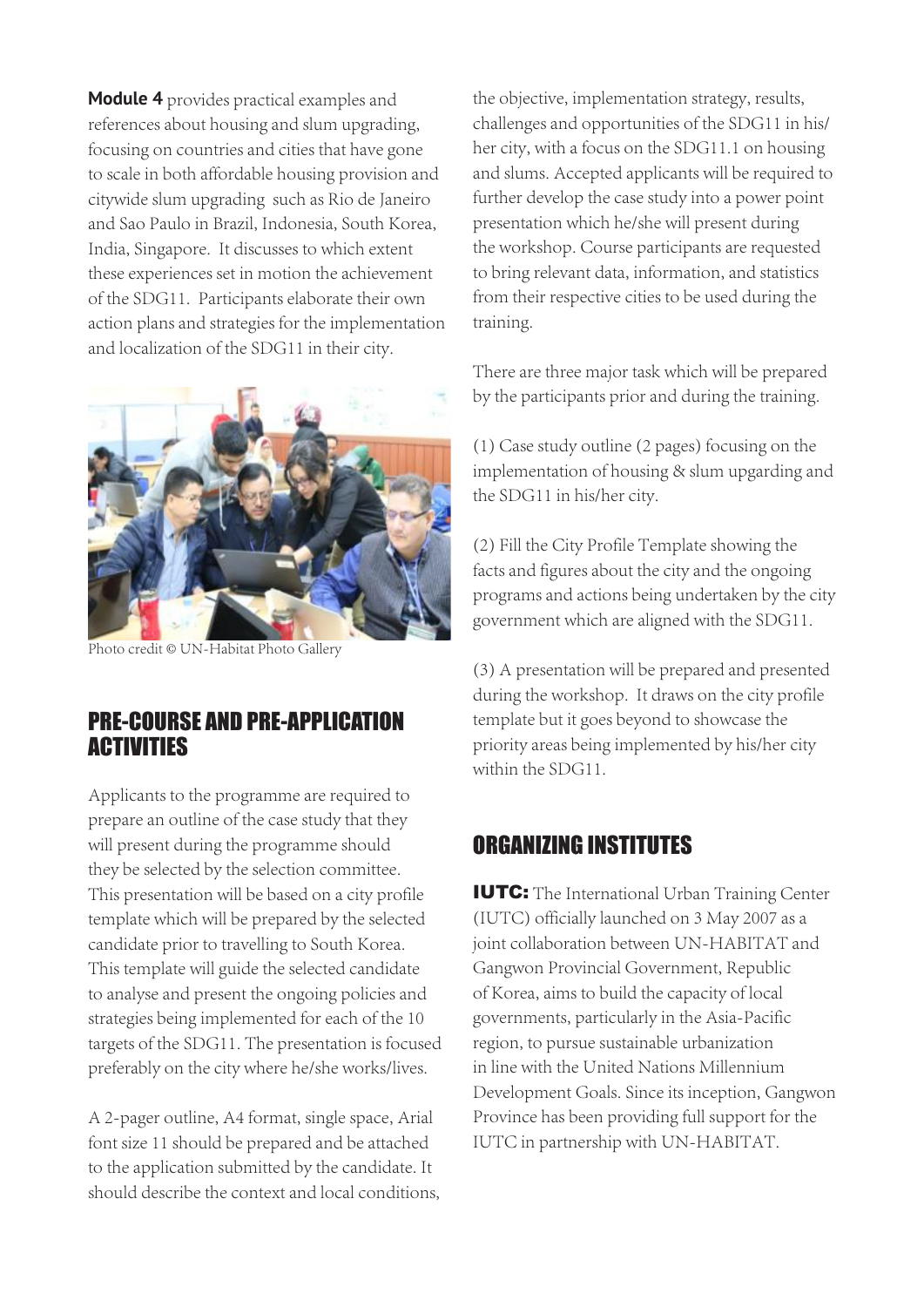

Photo credit © UN-Habitat Photo Gallery

With a focus on sustainable urban development, the IUTC provides cutting-edge training courses and materials for city leaders, policy makers and urban planners. Courses are designed to give participants hands on learning and the tools to develop and implement sustainable urbanization policies and programs in their communities.

The IUTC's core curriculum focuses on environmental restoration and strategic approaches to urban planning, and developing and maintaining ecologically sound communities.

As part of the UN-HABITAT family, the centre is devoted to promoting civil and human rights, decent shelter, land readjustment as well as waste, water, sanitation, health and education services to communities mainly for the participants of the countries in the Asia-Pacific region. Until now 63 international courses have been offered.

**UN-HABITAT:** The United Nations Human Settlements Program (UN-Habitat) is the United Nations agency for human settlements. It is mandated by the UN General Assembly to promote socially and environmentally sustainable towns and cities with the goal of providing adequate shelter for all.

The Capacity Development Unit (CDU) combines knowledge, research, tools, skill development and training into a coherent capacity development strategy focusing on cities, Habitat

Agenda partners, training institutions and UN-Habitat staff, making use of all the knowledge and information generated from the agency.

### **COORDINATORS**

Claudio Acioly Jr. is an architect and urban planner, and a development practitioner with 35 years of experience in more than 25 countries who is specialized in housing , slum upgrading and urban management and planning. During the period 2008-2012 he was Chief of the Housing Policy Section of the United Nations Human Settlements Programme (UN-Habitat) and coordinator of the United Nations Housing Rights Programme jointly implemented with the Office of UN High Commissioner of Human Rights. He also coordinated the work of the Advisory Group on Forced Evictions to the Executive Director of UN-Habitat-AGFE. He is currently Chief of the Capacity Development Unit of UN-Habitat.

Trang Nguyen is a development practitioner who is specialized in GIS and land-use planning with over 15 years of experience in sustainable development, climate change mitigation and adaptation, participatory development processes and capacity building for local government and civil society groups. She has worked with national and local governments, the United Nations Environment Programme and is currently programme manager with UN-Habitat.

### TRAINING VENUE

IUTC Eco-complex (International Urban Training Center) 341-6 Saengtaegongwon-gil, Bukbang-myeon, Hongcheon-gun, Gangwon Province 250-884, Republic of Korea Tel: +82-33-248 6584/5 Website: http://iutc.gwd.go.kr

*Planning and Implementation of Housing and Slum Upgrading 15-20 of November 2017 International Urban Training Centre (IUTC)*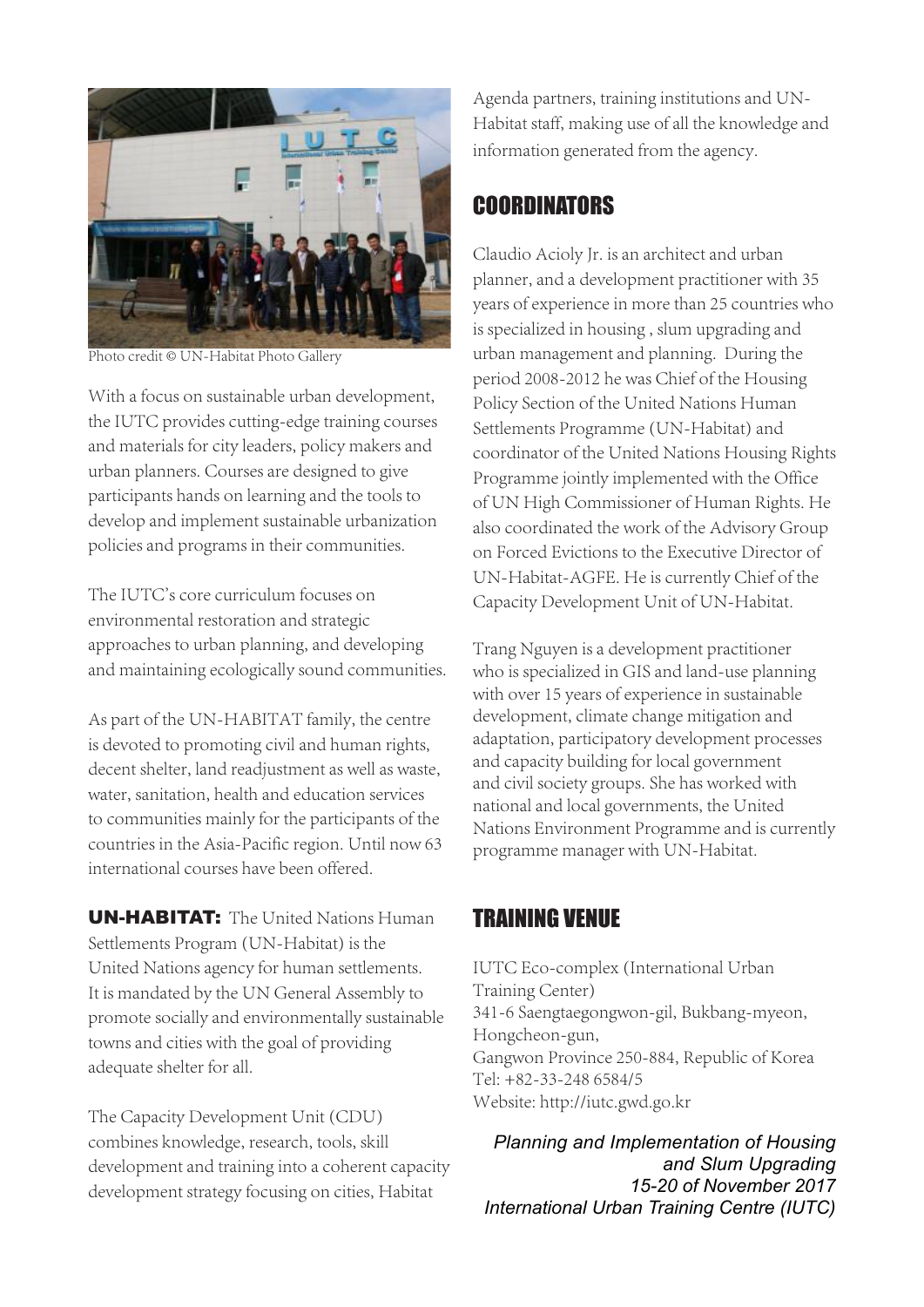# HOW TO APPLY AND SUBMIT DOCUMENTS\*

Applicants must fill out the application form and submit by  $\frac{1}{1}$  October 2017 to: Mr. Yeonghoon Kim <br/> <br/>bluesky11301@naver.com> Ms. Trang Nguyen <Trang.Nguyen@unhabitat.org> Ms. Chanya Wang <unhabitat.intern822@unhabitat.org>

\* Please send your application documents to ALL email accounts mentioned above. Do not send them by fax or any other means.

#### In order to apply for the course, each applicant is requested to submit:

- An application form (typed, not handwritten): This form should be submitted in **MS Word** format, never in PDF, JPEG, nor by FAX, except a scan file of page 4 with official signature as an approval sign of your training participation.
- A scanned passport copy (passport needs to be valid for more than 6 months from the departure date from Republic of Korea).
- A 2-page outline summarizing the applicant's case study on urban planning, spatial planning, data, indicators, spatial analysis or monitoring of policy outcome.
- At least one letter of recommendation from your employer/head.

Don't make any signature forgery as the letter could imply that you have been officially approved on the training participation. In the case your document proves false before/during the training, we will cancel your candidacy and notify your organization/head of the fact.

# SELECTION CRITERIA

Applications will be considered based on the following criteria:

- Proven ability to communicate in English.
- Demonstrated professional experience in planning and management of cities.
- Nomination of an appropriate person who is able to participate effectively in the course and lead the subsequent process of the City Prosperity Initiative. The nominees must be conversant in English. This should be guaranteed in the letter of recommendation.
- Only the persons submitting their case study report will be considered as qualified applicants.

Note: Applicants who received a full scholarship for IUTC courses are not eligible to participate within 3 years.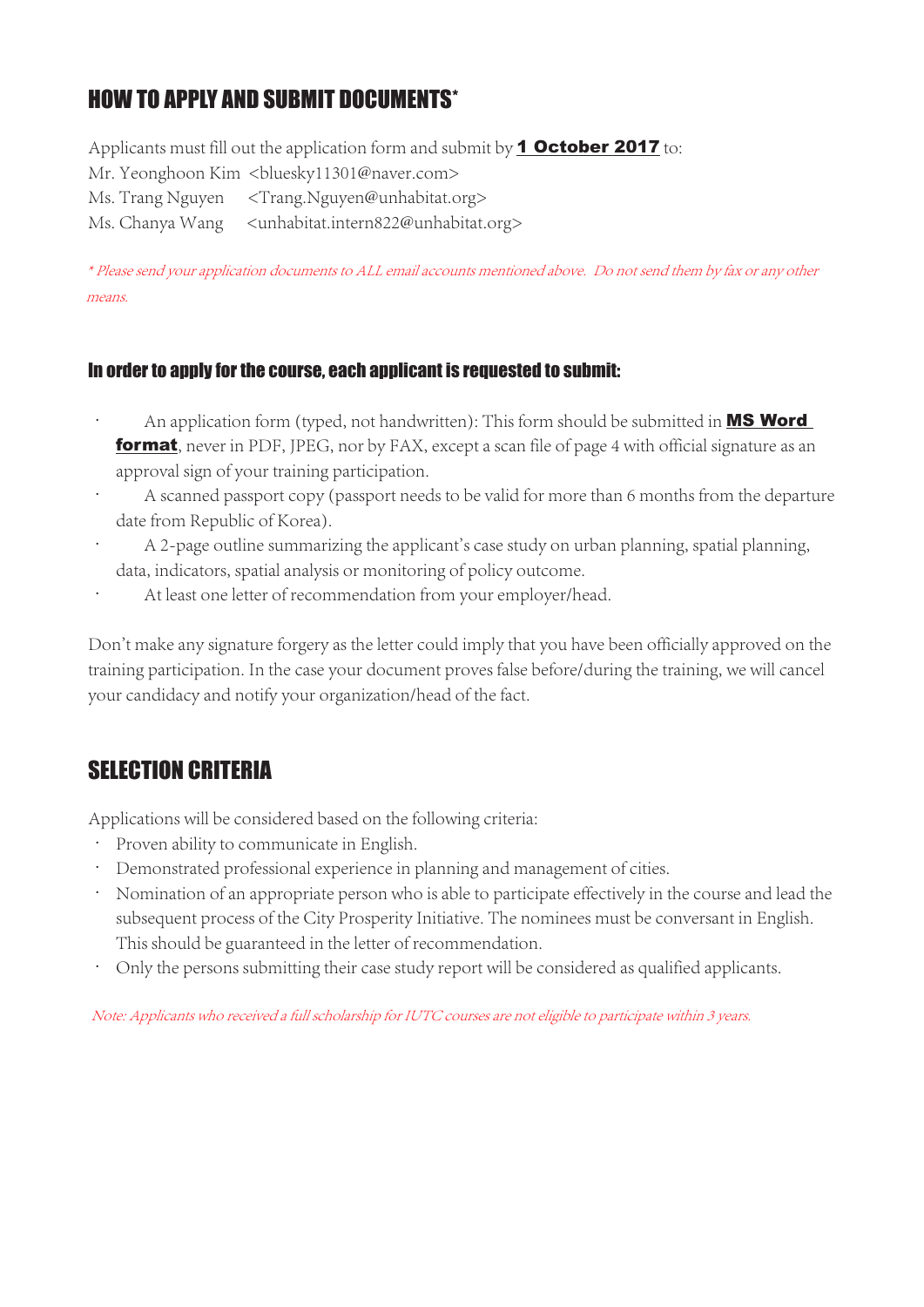# TIMELINE

#### 1 October

Deadline of Application

#### 11 October

Selection result announcement to successful applicants:

\* Invitation letter for visa process and cooperation request in the Korean Embassy will be sent as requested in the application form.

\* Upon receiving email from IUTC, participants are requested to purchase their flight tickets, for convenience. Please check the airfare allowance with IUTC training course coordinator. Reimbursement will be made upon arrival at IUTC.

\* All participants must arrive at the Incheon airport on 14 November, by the evening hours at the latest, and leaving the Incheon airport on the earliest flight on 21 November. Therefore flight itineraries should be arranged accordingly.

#### 6 November

Submission of final full version or modified version of case study if necessary (basic data and information) (by Presentation format).

#### 8 November

Submission of visa copy (for e-ticket issue from travel agency)

\* Please note that cancellation fees, if befalling, are to be covered by the participant, as per regulations stipulated by the Airlines or travel agency.

#### 14 November

Participants (Resource people and trainees) arrival at Incheon airport, Pickup to/from the IUTC by the IUTC rental bus designated arrangements, which will be informed prior to departure.

#### 15-20 November 2017

Training workshop

#### 21 November 2017

Participants' departure for Incheon airport

### SCHOLARSHIPS AND COURSE FEES

IUTC covers all cost during the training period as well as field trip elements of the course, which include international airfare, accommodation and meals throughout the training.

Arrangements are being made to accommodate senior participants in individual rooms. However, other training participants will be kindly required to share rooms.